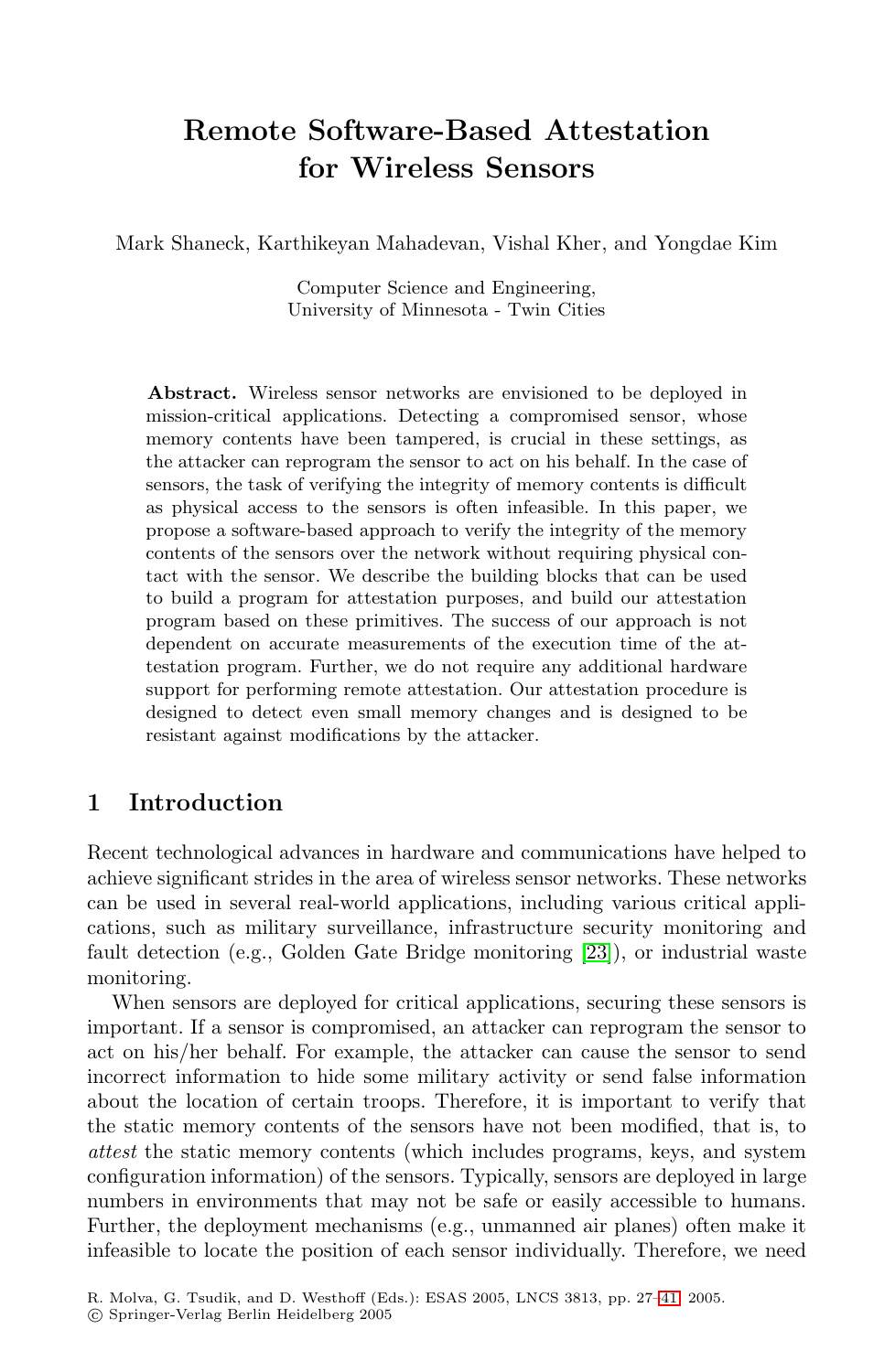attestation mechanisms that do not require physical contact with the sensors, but rather use the wireless communication network. In other words, we need mechanisms to perform remote attestation.

In this paper we present a software-based approach to remotely attest the static memory contents of the sensors without requiring any additional hardware on the sensors. As sensors are inherently designed to be light-weight and inexpensive, adding additional hardware on the sensors significantly increases the cost well as the size of the sensors; therefore, software-based approaches are always preferable and practical (they also work on legacy systems). In our approach, in order to attest the sensor, the attester sends an attestation routine to the sensor and waits for some time (expected response time) to get a response from the routine. Once the response time elapses, the attester will not accept any response sent by the sensors. The sensor executes the routine, which randomly reads the sensor's static memory contents and returns a checksum of the memory contents. The attester has an exact image of the memory contents of each sensor and can pre-compute the checksum by locally running the attestation routine on the memory image. After receiving the checksum from the routine, the attester can verify whether the received checksum matches the expected result. Every attestation routine is unique per sensor and randomized so that the attacker will be unable to predict (and pre-compute the checksum) the next routine from the previous routines.

Motivation. One way of performing remote software-based attestation is to include a small attestation routine in the sensor's kernel that performs a checksum on the memory contents of the sensor. To prevent replay attacks, for every new attestation request, the attester sends a random key to the sensor and the routine on the sensor pseudo-randomly reads the memory contents and generates a checksum on these contents using the attester's key. However, this naïve approach is susceptible to a simple attack [32]. The attacker can modify the attestation routine such that instead of reading the sensor's memory contents, the routine reads the unmodified contents stored somewhere else by the attacker and computes a checksum on these contents. Since the routine is forced to read the unmodified memory contents, the checksum will be valid, and the attacker will be able to conceal his changes.

One important observation is that in this case, in order to generate a valid checksum, the attacker's modified attestation routine has to check before every memory read whether the current memory address belongs to the the modified portion of the memory by inserting if (or similar) statements. The attacker has to use static analysis tec[hniq](#page-14-0)ues (that analyze program binary without executing it) to understand the routine and insert if statements within the routine, which also increases the execution time of the routine. The attester can use this fact to detect the attacker's modifications by measuring the actual time taken by the routine (running on the sensor) to generate the checksum and comparing it with the expected execution time. If the time taken to generate the checksum is greater than the expected time, the attester proclaims that the sensor is compromised. This approach was introduced by SWATT [32].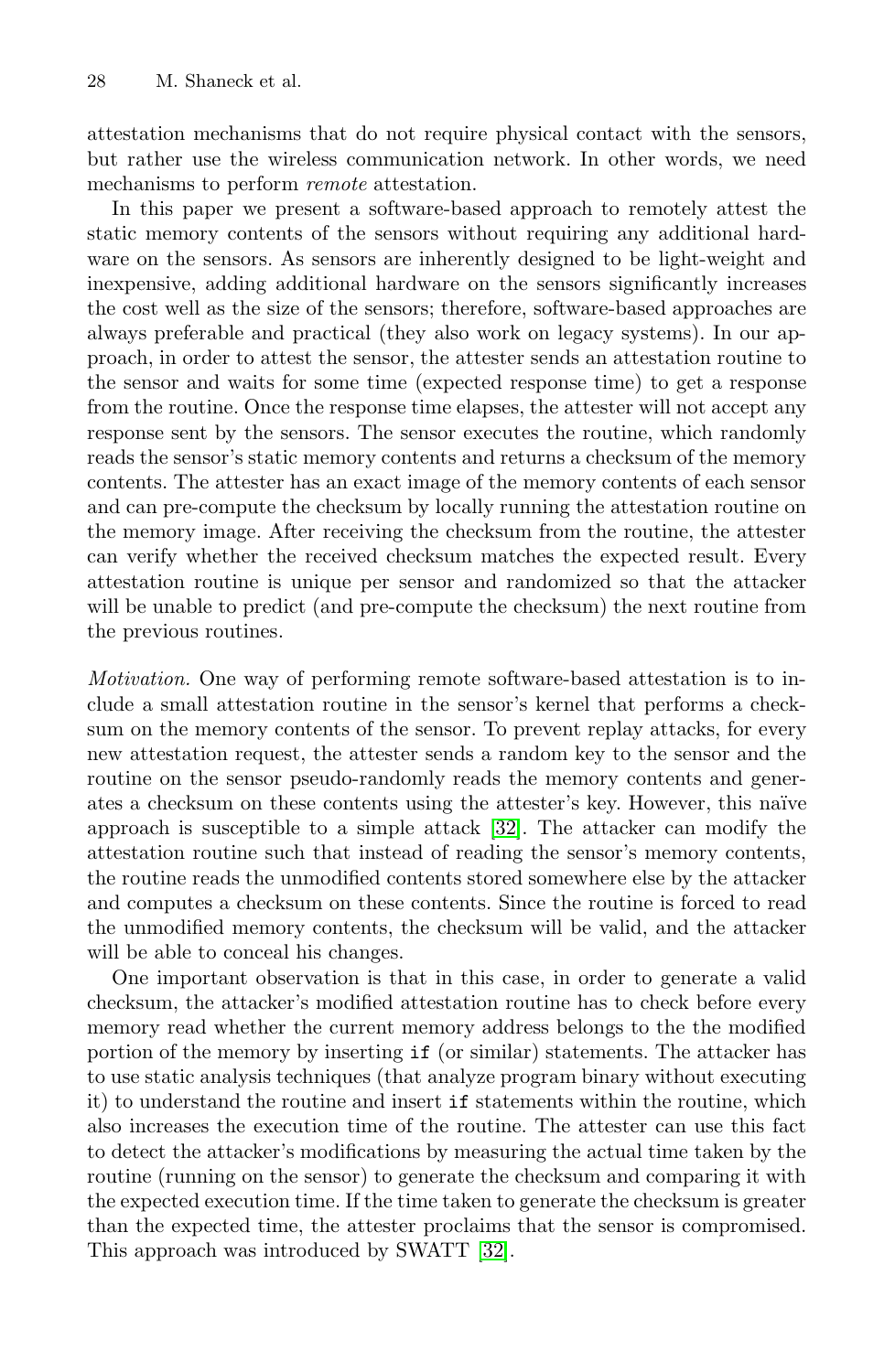However, while performing software-based attestation over the network, the detection mechanism cannot be completely dependent on such minute execution delays, as the network and the current execution state of the sensor can introduce some unforeseen delays resulting into inaccurate measurement of the execution time of the attestation routine, and, thus, resulting in false positives or false negatives. Therefore, in order to accurately measure the execution delay, the attester should be in physical contact with the sensor, which cannot be always possible in practice.

Contributions. The main contributions of the paper are summarized as follows.

- **–** We present an approach for detecting malicious changes to the static memory contents of wireless sensors. The approach allows the attester to attest the memory contents of the sensors over the network without requiring physical contact with the sensors.
- **–** Our approach is not dependent on precise measurements of execution timing delays to detect malicious changes to the memory of the sensors. Therefore, our approach is more practical and can be used in real-world scenarios.
- **–** Finally, the approach presented in this paper does not require any hardware support. Thus, we do not add any additional cost or increase the size of the sensor. Further, our approach can be easily applied on legacy systems.

Scope of this paper. This paper is focused on designing software-based attestation techniques that are secure against the static analysis attacks described above. We do not require any tamper-proof hardware on the sensors.

This paper is not focused on addressing the following impersonation attack, as detecting this attack requires additional tamper-proof hardware on the sensor. Consider an adversary that controls two identical sensors, or one sensor and one powerful machine that emulates the sensor. The attacker then modifies the memory contents of one sensor and kee[ps t](#page-12-1)[he o](#page-12-2)ther sensor or the emulated sensor unmodified. When the modified sensor receives an attestation routine, it forwards the routine to the other unmodified sensor or the emulated s[ens](#page-3-0)or on which it gets executed. Since the routine is executed as if on the original unmodified sensor, it will return a valid checksum and the modifications will go undetected. This att[ack](#page-5-0) can be detected by authenticating the actual proces[sor](#page-8-0) that executed the authentication routine. However, this requires additional tamper-proof hardware on the sensor, e.g., co[ntr](#page-10-0)olled physic[al](#page-11-0) random functions [12, 13].

**Organization.** The remainder of this paper is organized as follows. Section 2 describes our system assumptions, requirements, and the attacker model. In section 3, we present the basic building blocks that are used to construct the attestation routine. Section 4 explains our attestation mechanism in detail. Section 5 presents security analysis of our system and an extension to our basic mechanism. Related work is presented in section 6 and section 7 draws conclusions and outlines future work.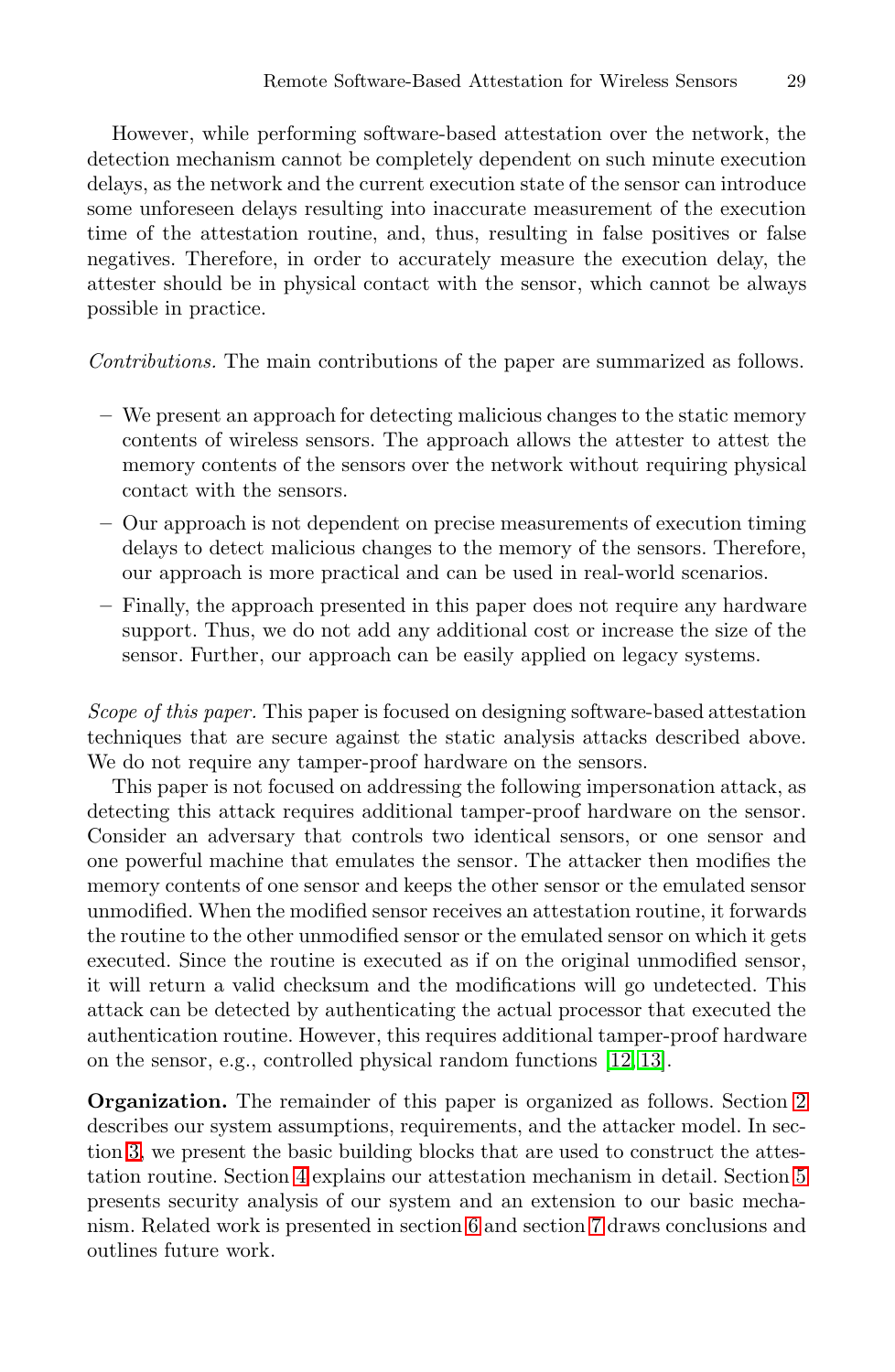# <span id="page-3-0"></span>**2 Assumptions, Threat Model, and Requirements**

#### **2.1 Assumptions**

<span id="page-3-1"></span>The base station is assumed to be secure and it will play t[he](#page-12-3) role of an attester in our discussion. In reality, any legitimate entity that shares a pairwise key with the sensor can be an attester. The communications bet[we](#page-12-4)[en](#page-12-5) the base station and the sensors is secure using a pairwise key shared between them. We do not address denial of service attacks (DoS) in this paper. The attester knows the hardware architecture and the original memory contents of the sensors. We assume that the sensors do not have virtual memory, as an attacker can modify the memory map, distinguish between data loads and instruction loads as pointed out in [11], and evade our attestation. We argue that this assumption is reasonable, since state of the art micro-controllers do not have virtual memory support [2, 3]. The attester can communicate with all the sensors directly. We also assume that the attester can send a binary executable to the sensor and cause it to be executed (e.g. [18]).

## **2.2 Threat Model**

We assume that if the [se](#page-0-0)nsor is compromised, then the attacker has complete read-write access to the sensor's memory contents, including cryptographic keys, and is able to modify the memory contents at will. Thus, he can perform any type of software based attack on the attestation routine including static analysis (resulting in modification) of the routine, or software emulation of a sensor on a sensor. However, we assume that the attacker cannot tamper with the hardware of the sensor. Detection of attacks that involve external resources (such as the impersonation attack described in section 1) requires hardware support and is considered to be out of scope. We assume that the attacker can perform a restricted form of collusion attack, which we call as the staging attack. We assume that the attacker can execute the attestation routine in stages. For example, a sensor with some modified portion of the memory can collude with the second sensor with a different modified portion of the memory. Each sensor runs the routine in such a way that it generates checksum on their respective un-modified memory and then combine their checksums in the end to generate a valid checksum. Finally, the attacker can perform passive attacks such as eavesdropping, and active attacks such as replaying packets.

#### **2.3 Requirements**

The attestation procedure should satisfy the following requirements.

- **Resistance to Replay**: The attacker should not able to send a valid checksum to the verifier by simply replying previous valid results.
- **Resistance to Prediction**: The attacker should not be able to predict the next attestation routine. If the attacker can successfully predict the next attestation routine, then he can pre-compute the checksum.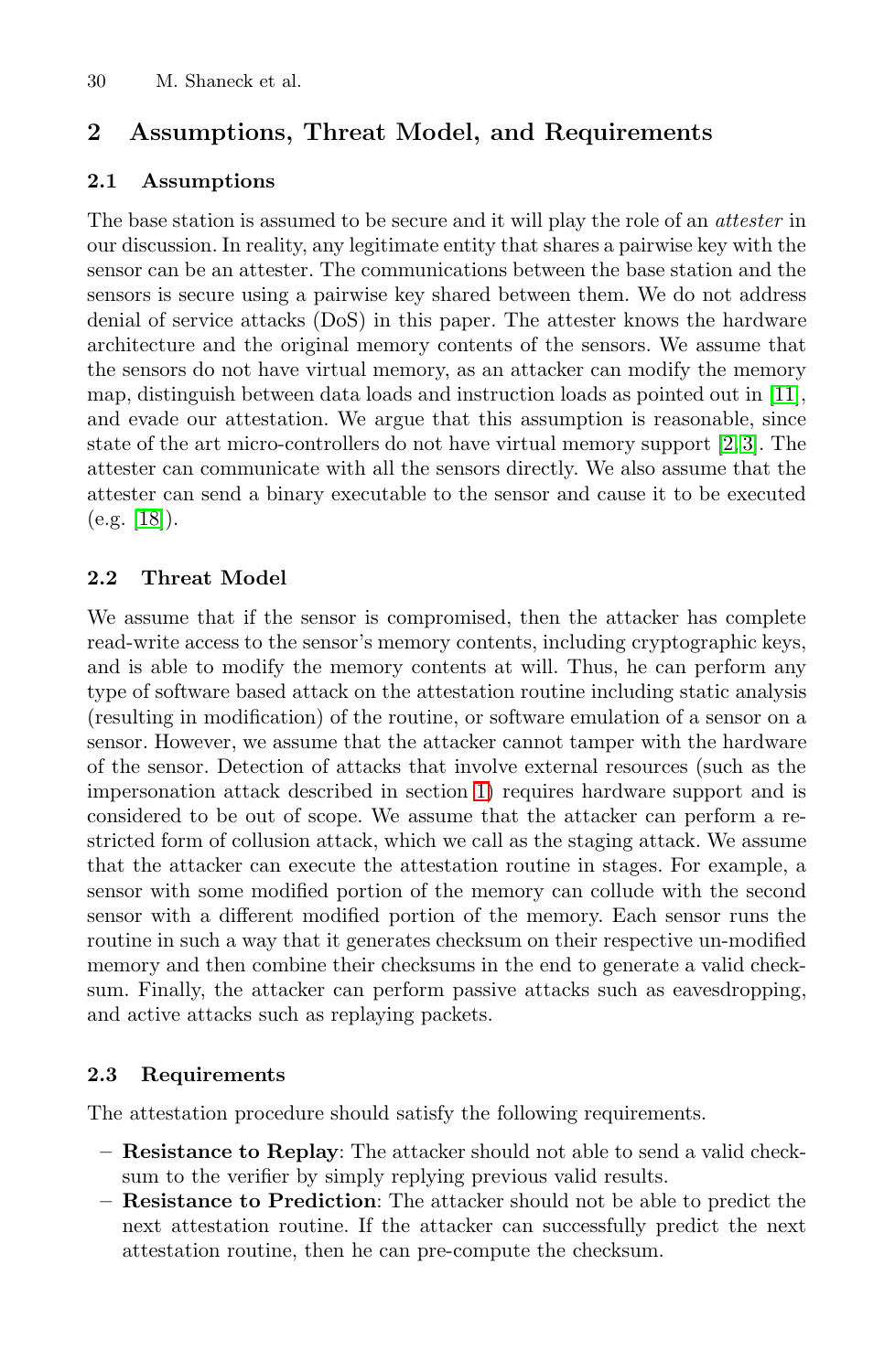- **Resistance to static analysis**: The attacker should not be able to successfully analyze the code by using static analysis techniques within the time period the attester waits for a response from the sensor. This requirement will prevent the attacker from predicting the sequence of memory reads as well as predicting the location of read instructions in the attestation routine.
- **Very loose dependence on execution time**: Since the attestation routine is sent over the network, it will be impossible for the attester to measure the actual execution time of the attestation routine. Therefore, the detection mechanism should not be dependent on the precise measurement running time of the attestation routine.
- <span id="page-4-0"></span>**– Complete memory coverage**: To detect even small memory changes, the attestation routine should read every memory location.
- **Efficient construction**: T[he at](#page-3-1)testation routine should be as small as possible to reduce bandwidth consumption and should be as efficient as possible to consume less battery power. Further, the attestation routine should not introduce any new vulnerability in the system.

# **3 Building Blocks**

In order to prevent the attacks mentioned in Section 2.2, the attestation code will make use of the following building blocks. These constructs, which are described below, include randomization, encryption, obfuscation, and self-modifying code. These are not employed to provide unbreakable security, but rather they are used to make the aforementioned attacks infeasible to be carried out using a sensor's limited resources.

Randomization. The routine that is sent to the sensor to perform the attestation should be different each time. If the routine is different, in some random fashion, and the results of the attestation calculation are dependent on the specific version that is being run, then a previous version of the code could not be analyzed offline and reused later. Thus, the attacker is forced to perform the static analysis of the binary in an online fashion: the attacker needs to analyze and modify the routine and then execute it to return the result.

Encryption. [T](#page-12-6)he next construct that we use in the construction of the attestation code is encryption. We will make use of a simple encryption scheme (XOR each word with a random value) to prevent static analysis of the code directly. The attacker will thus need to first attack the decryption code in order to break the encryption of the remaining code. The encryption schemes are not meant to be secure in the traditional sense, but rather are aimed at adding complexity to the disassembly of the code. This technique has been explored previously in the field of software tamper resistance [4].

Self-Modifying Code. In addition, we use self-modifying code in the attestation program. Without this construct, an attacker could avoid doing the full static analysis of the code and just search for all memory read statements in the program. By doing this, the attacker can simply place conditional offsets before each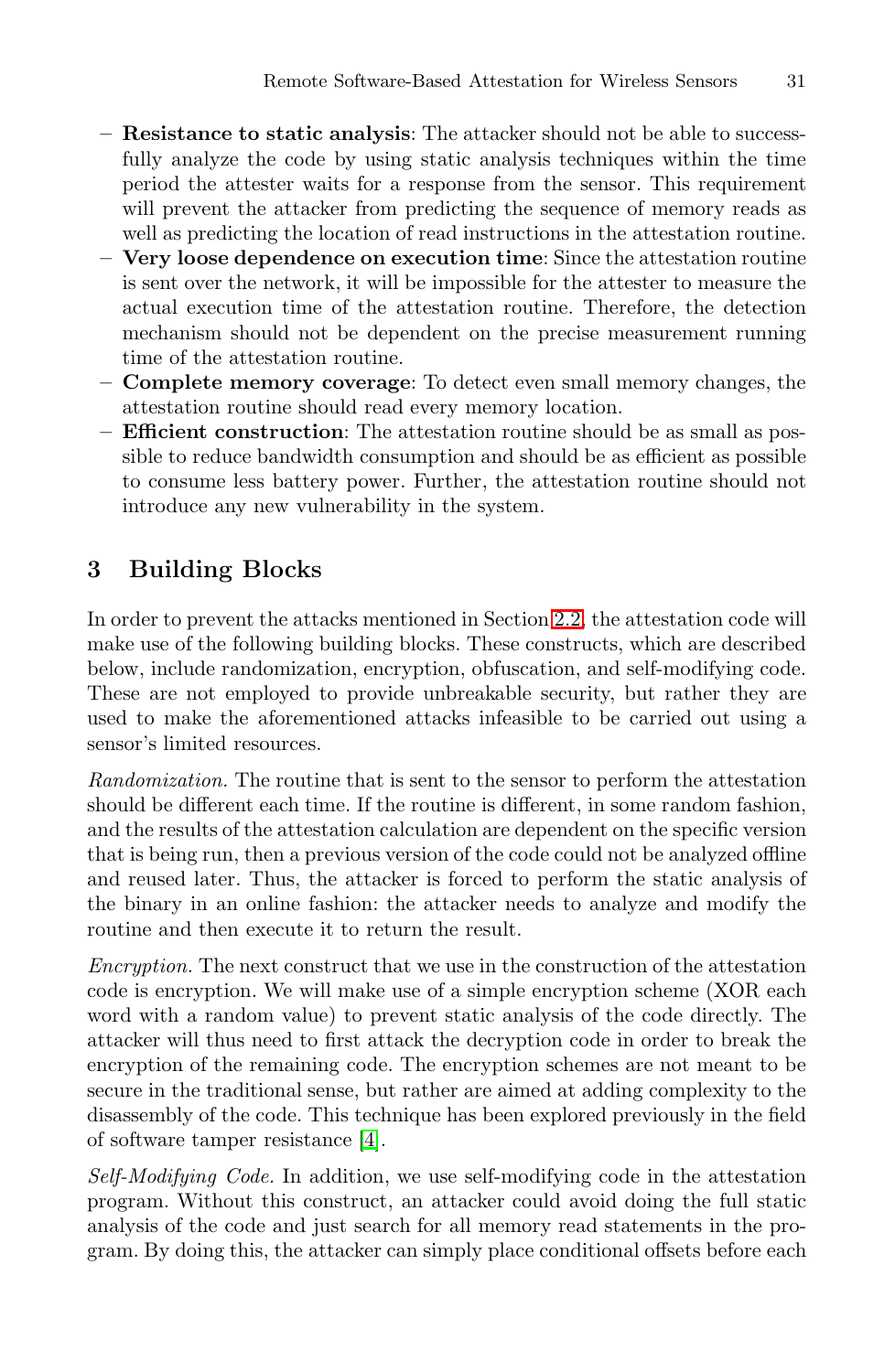read statement. However, if the reads are regenerated and rewritten in a different memory locations, then the attacker must first analyze the code that performs these writes. Without doing so the attacker could not reliably redirect the targets of these memory reads. The usage of this construct is explained further in Section 4.2 and has been proposed to strengthen operating system security [7].

Opaque Predicates and Pointer Aliasing. With the previous construct in place, the attacker is forced to analyze the entire p[rogr](#page-12-7)[a](#page-12-8)[m](#page-12-9) that it is sent. Thus we also add constructs to further complicate the task of static analysis as much as possible. For this purpose we use traditional obfuscation constructs, namely opaque [pred](#page-13-0)[ica](#page-13-1)[tes](#page-13-2) and pointer aliasing. Opaque predicates are predicates that always evaluate to either true or false, regardless of the input to the condition, yet it is very difficult to determine which branch will be taken each time, or even to determine whether this conditional is actually unconditional. Constructions of this type have been previously discussed in obfuscation literature [10,8, 9]. One of the most promising constructions of opaque predicates is the use of pointer aliasing [28, 37] and performing data flow analysis of aliased pointers is known to be an NP-hard problem [17, 24, 30].

<span id="page-5-0"></span>Junk Instructions. The use of junk or fake instructions can be combined with the opaque predicates described above to further confuse static analysis and disassembly [26]. Some of these junk instructions can be partial instructions, which will confuse the disassembly and thus hinder static analysi[s.](#page-4-0) Other instructions will be full instructions, which will be used to misdirect the static analysis and waste its time and efforts.

# **4 Design of Attestation Procedure**

We now bring together all the building blocks described previously in Section 3 and describe our scheme t[o pe](#page-6-0)rform the attestation. Throughout the description of our scheme, we use the word code and routine interchangeably to refer to the attestation routine sent to the sensor.

#### **4.1 Overview**

The base station generates the attestation code, which will be sent to the sensor. The code construction is described in Section 4.2. When sending the code to the sensor, the base station encrypts the code and appends a MAC of the encrypted code, and sends this to the sensor. Upon receiving this message, the sensor first verifies the MAC and then decrypts the attestation code. The sensor then copies this into its program memory and transfers execution control to it. The attestation code will run and calculate the results. Once the result is calculated, it is sent back to the base station (again, this message is encrypted and authenticated by the sensor with the key it shares with the base station). Since the base station knows the image of the sensor's program memory, it can also run the code to compute the expected result. If the returned value matches the base station's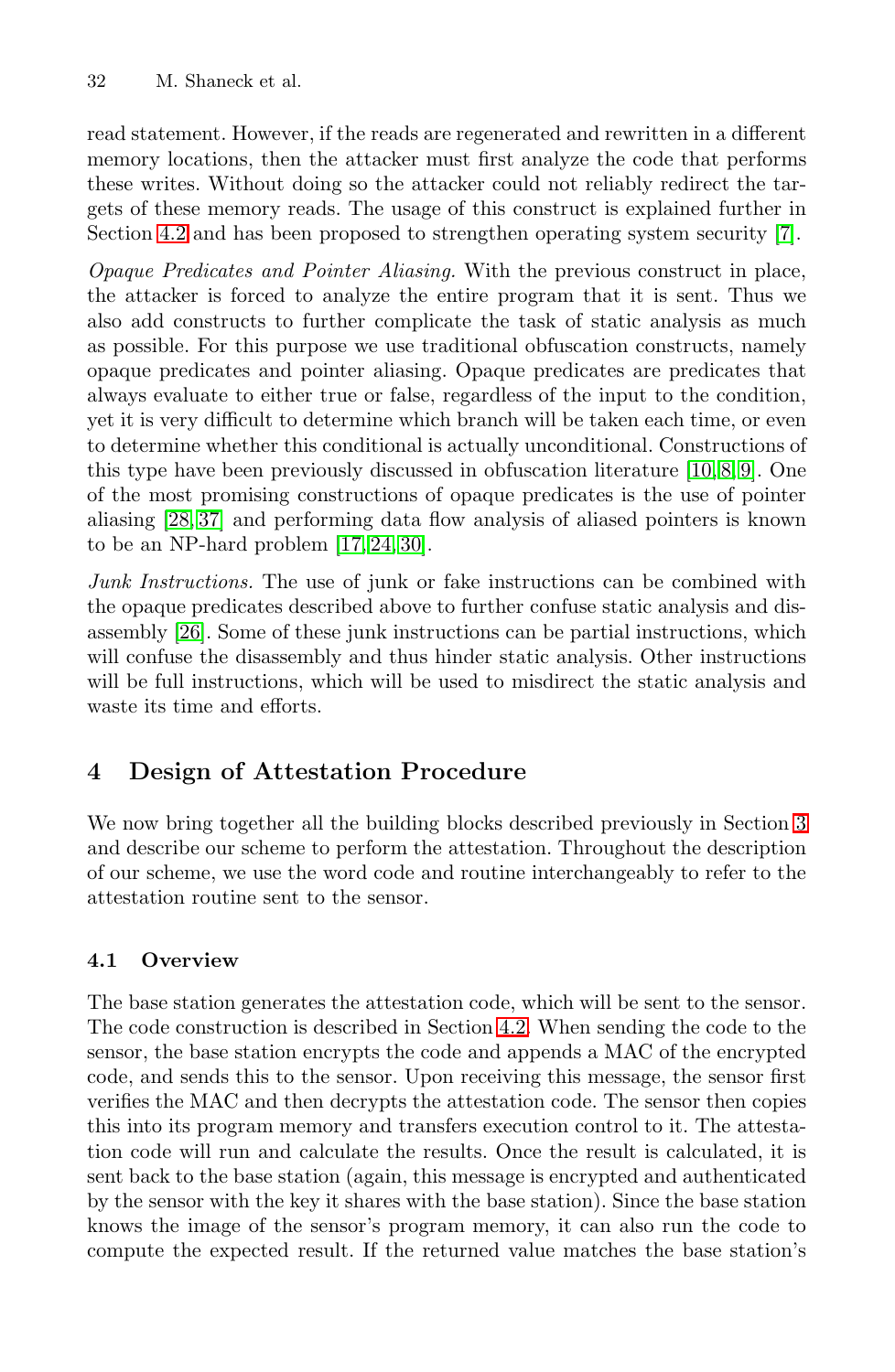<span id="page-6-0"></span>expected result, then the sensor is declared to be ok. If the result is incorrect or if the sensor does not respond with the timeout period  $\delta$ , then the sensor is declared to be corrupted. The base station should wait for a timeout period  $T_{wait}$  equal to  $(2 * r) + e + \Delta$ , where r is the time required to send a message from base station to the sensor (one way), e is the expected execution time of the attestation code, and  $\Delta$  is a system parameter that indicates expected delay in the response due to network jitters, etc.

## **4.2 Attestation Code [C](#page-4-0)onstruction**

The high level construction of the code is as follows: the attestation code will generate random numbers (within the range of the sensor's memory that is to be attested) and reads the data at those memory locations. Those values will be hashed together incrementally (thus the order in which the data is read influences the final outcome of the attestation code). The code will also include each of the constructs mentioned in section 3, in order to prevent an attacker from modifying the code to avoid detection. This section will describe in detail how the code will be constructed to use those constructs.



**Fig. 1.** Overall Structure

<span id="page-6-1"></span>There are three main components in the code: the seed calculation, the memory reads, and the hash computation. For simplicity, we will describe the construction of the code with the assumption that each of these three parts are located in contiguous sections of the code and in the order described. However, the components can easily be interleaved with each other, with appropriate jumps between the different sections (obscured by opaque predicates). Figure 1 illustrates the construction of the attestation code.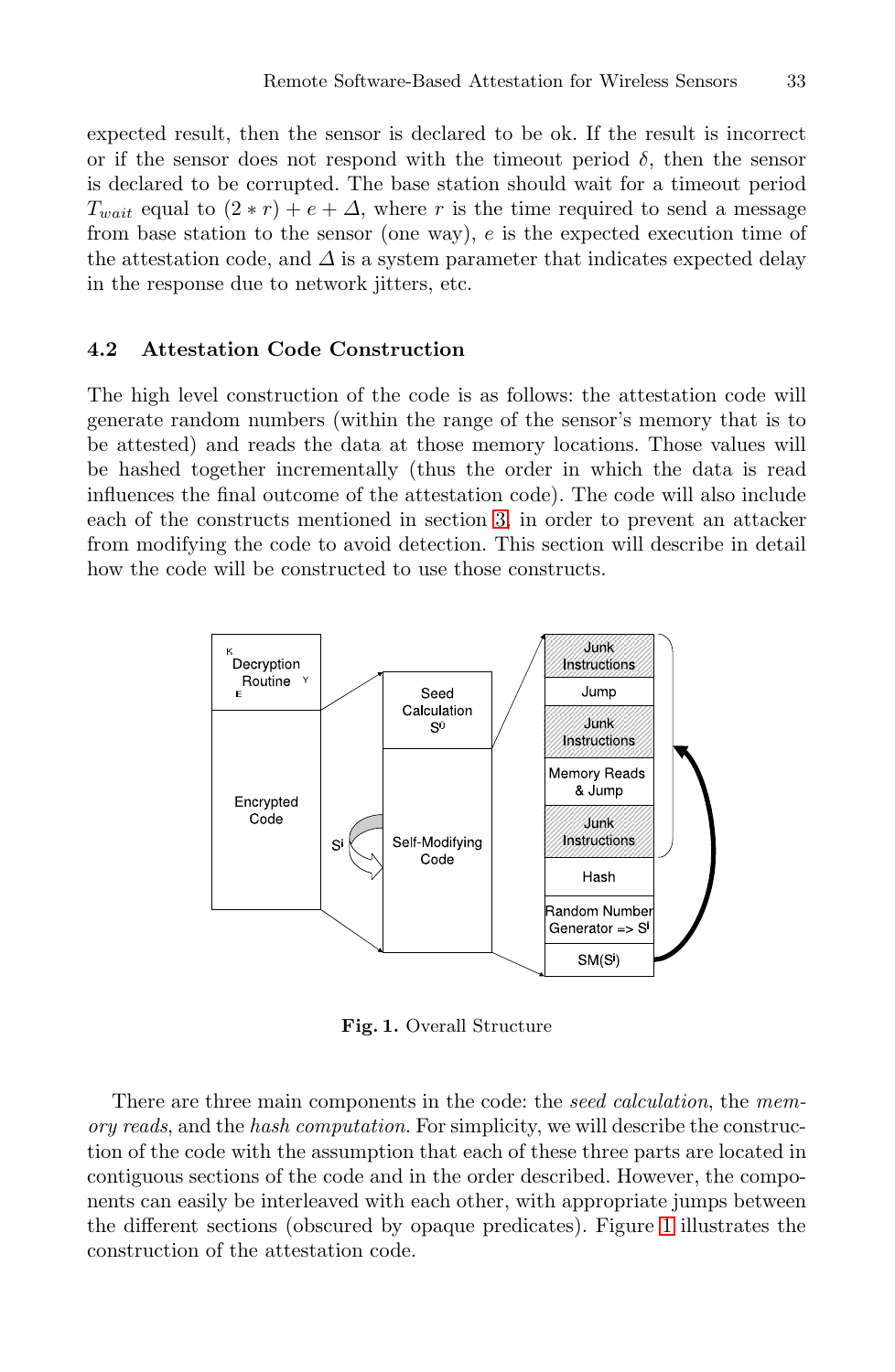Before discussing each component, we first describe the process of encryption. Not only is each component encrypted with a random key, but the entire attestation routine is also encrypted. Along with the encrypted code is the corresponding decryption routine. This will include the calculation of the key value, and the code to perform the decryption. The key will be located somewhere in the sensor's memory (either within the decryption routine itself, in some dead code space in the attestation routine, or using known portions of the sensors program memory), and so it will not be overly difficult for the attacker to discover the key. This discovery can be delayed, however, through the use of opaque predicates. Thus, we couple the key calculation with the opaque predicates, to obscure the location of the key (or components of the key). Then, the key will be calculated, which can be done in a number of ways, and the specific method used will vary randomly between each attestation routine. Some example mechanisms include taki[ng](#page-6-1) the XOR of two (random) immediate values, adding together values from two "random" memory locations in the sensor's program memory, following multiple pointer indirections to the key value (where the pointers point to locations in the attestation routine). There are many such possibilities, and a few will be chosen at random (where one is the true method and its identity is hidden by the opaque predicates).

Seed Calculation. The first component of the code is the calculation of the seed, denoted as  $S^0$  in Figure 1, which is used to initialize the pseudo-random number generator. As this value determines the order in which the memory contents are read, it will be in the attacker's best interest to leave this section of the code unmodified. Rather the attacker will need to determine a priori, through static analysis, the value of the seed. To prevent this, the seed calculation section is encrypted with a random encryption routine as described above. Also, the calculation of the seed will be done in the same manner as key calculation as described above.

The next two parts, memory reads and hashing, will be a part of a loop, where a location is read, and then the value is added to the hash computation. This loop will execute "enough" times to provide good coverage of the sensor's program memory (thus reducing the ability of the attacker to evade detection by hiding in a very small section of memory).

Memory Reads. The portion of the code that performs the memory reads is of particular importance, since that is where the attacker will attempt to inject the offsets in order to evade detection. This portion of the code has three main components: the initial jump, the read instruction, and the self-modification. The read instruction is initially located at some random address within this component, and so the jump instruction simply jumps control to this instruction. This jump, however, is obscured by the use of opaque predicates. In addition, as there is dead-code space, some of which will appear to the attacker to be reachable through the opaque predicate, junk instructions are inserted (randomly) in this space, both to thwart disassembly (with partial instructions) and to distract the static analysis (with normal instructions, such as memory reads). Following the read instruction, which places the contents of the particular memory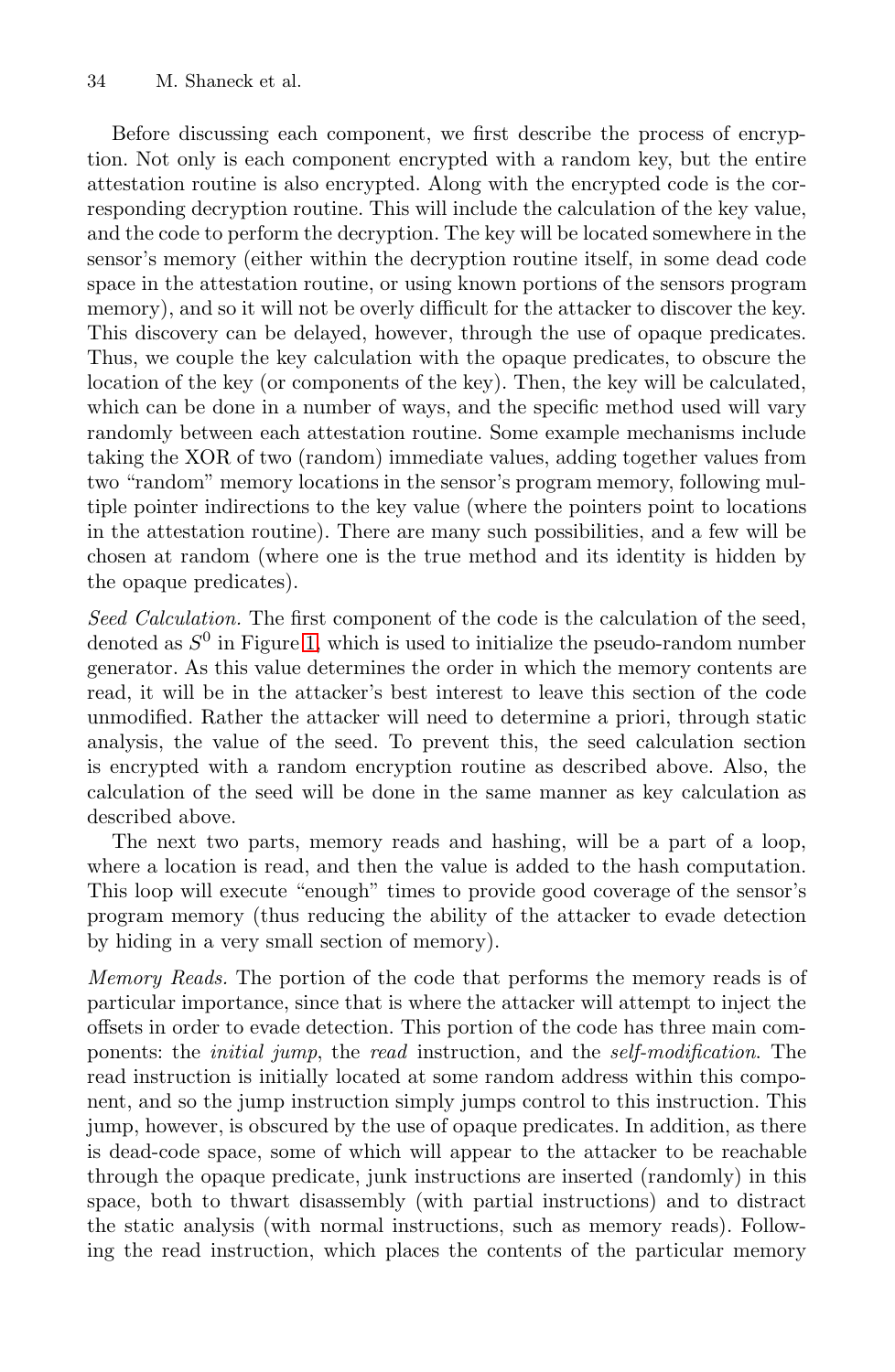address in question into a register, control is jumped to the self-modification section. This section is responsible for a number of tasks. First it generates three pseudo-random numbers. The first is used as [th](#page-6-1)e seed to the next iteration of the routine, denoted in Figure 1 as  $S<sup>i</sup>$ . It uses the second as the next address to be read (a[nd t](#page-14-0)hus must be within the target range of addresses). The third is used to relocate the read instruction. It does this by overwriting the current read instruction with a junk instruction (or leaving it as is), and writing the new memory read instruction into another place in the code section. It also must update the initial jump so that control will be properly transferred to the new read instruction in the next iteration. This action is depicted in Figure 1 as  $SM(S<sup>i</sup>)$ .

The random numbers will be generated using the RC4 pseudo-random number generator, as is used in SWATT [32]. In order to provide ample coverage of the memory space, it will iterate  $O(n \log n)$  times though the memory read loop (this was shown in [32] to be a sufficient number of iterations to provide high coverage of the memory space), where  $n$  refers to the number of memory locations to be read.

Hash Computation. Next, the hashing component updates the current computation of the hash with the value that was read in the previous step. Once the computation of the hash is complete (all memory addresses are read), the final value is returned to the base station. We use the same hashing mechanism as in [32].

<span id="page-8-0"></span>Construction by Base S[tat](#page-12-9)ion. The last item to be considered is the construction of each attestation routine by the base station. The base station must generate each attestation routine differently, such that the probability of two sensors receiving the same attestation code is very low (also the probability of a single sensor receiving the same code more than once should be very low). Thus each version of the attestation code must be generated randomly. This is achieved in several ways. First, the construction of the opaque predicates is based on the pointer-aliasing construction described in [9]. In our construction, these structures will be stored in random locations in the attestation code, and thus the opaque predicates will be different for each attestation routine. In addition, the seed will be chosen randomly, and the method used to compute this value will be chosen randomly from a set of possible methods.

## **5 Discussion**

#### **5.1 Security Analysis**

In this paper we have presented a scheme for software based attestation that can be used in wireless sensor networks. In this section we will provide a discussion on the security properties of our scheme against the attacks described in Section 2.2.

First, an attacker can simply replay a previously computed response, or he could "sniff" a response from another sensor. However, in this case the attacker would only be successful if the seed used in the current attestation challenge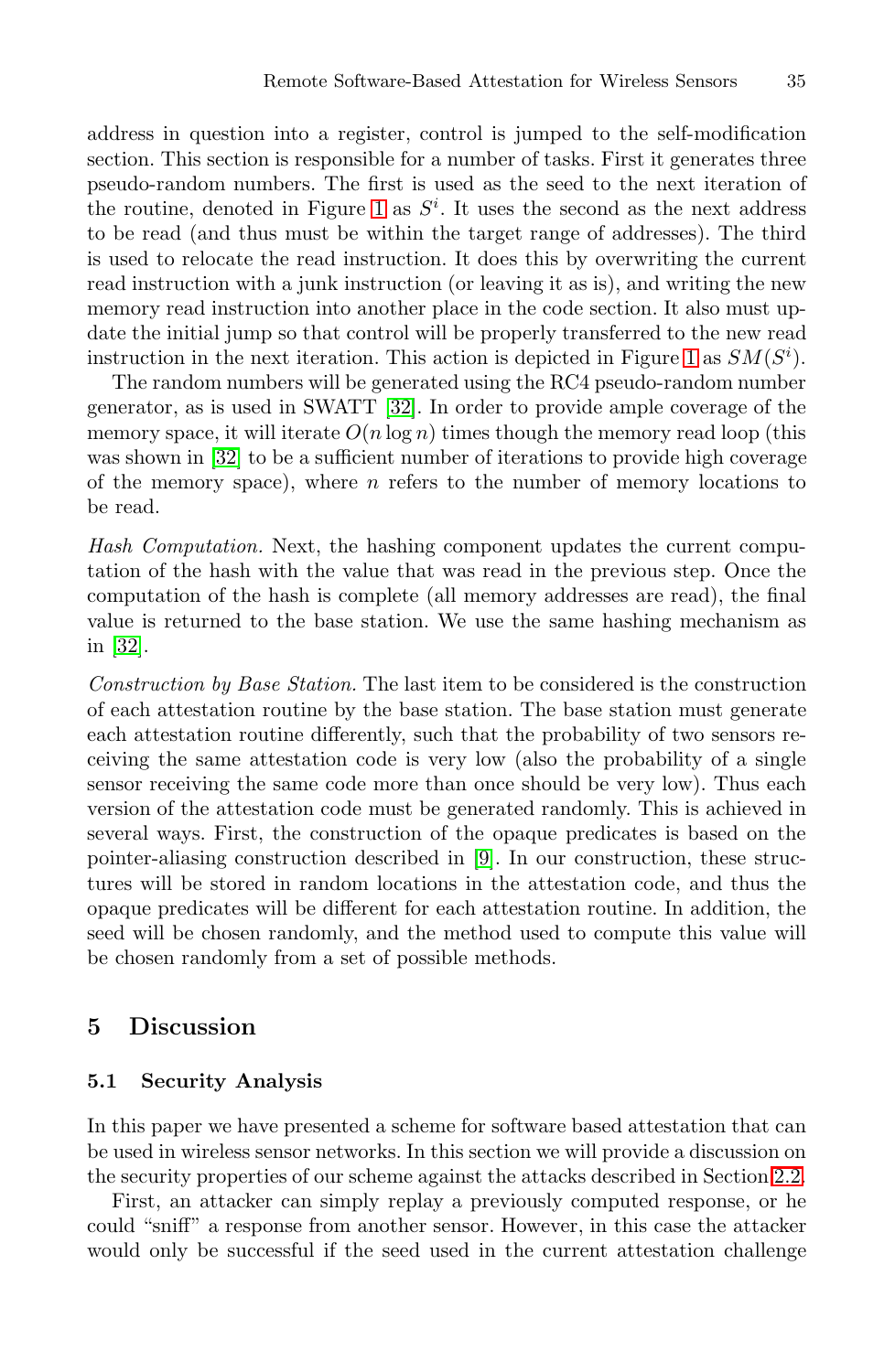is the same as the seed in the previous attestation challenge. Since the seed is chosen uniformly at random, this would only occur with negligible probability.

Thus the attacker must attempt to defeat the code contained in the current attestation challenge. Our goal is to force the attacker to perform some level of time intensive computation (which would delay the response to the attestation challenge past the timeout period). We argue that static analysis, while currently impossible to prevent, is computation intensive and will cause a significant delay in the response of the (resource-limited) sensor to the attestation challenge.

The attacker, then, has several options available in which to attack the code. First, the attacker can have an old version of the attestation code already analyzed (done offline at some previous point in time) and appropriately modified to avoid detection. In order for the attacker to be able to use this version of the attestation routine, he must first get the seed from the new attestation code. However, the attestation code, as well as the seed computation component, is encrypted. Thus the attacker must first break the two encryption schemes, which consists of determining the key that is used. This is protected by the opaque predicates. Also, once the attacker breaks the encryption sc[hem](#page-3-1)es, he must determine the value of the seed, which is protected in the same way as the encryption keys. In order to accomplish these tasks, the attacker must perform static analysis on the code.

The attacker might also try to modify the read instructions, in order to insert the conditional offsets to redirect the read to the unmodified copy of the sensor's original code. The attacker could also use these modifications to redirect the reads to a collaborating sensor where that portion of the memory is unmodified (as per the staging attack described in Section 2.2). This also requires the attacker to determine the value of two encryption keys. In addition, due to the self-modifying code, the attacker cannot simply insert the conditional offsets into the code, but must first analyze the self-modifying portion of the code. By doing this, the attacker can cause the code to regenerate not only the memory reads, but the conditional offsets as well. Otherwise, if the attacker simply inserts the code before the initial read, the attestation code will overwrite this conditional offset an[d it](#page-13-3) will be lost. Thus, to do this, the attacker must again perform static analysis on the code.

Finally, the attacker can execute the attestation code within an emulator. In order for this attack to succeed, the attacker would pause execution of the code at each memory read, and offset the memory address to be read to point to an unmodified copy of the original sensor code. Emulation, however, imposes an inevitable slowdown in the execution of the program, and can be as much as an order of magnitude slower, as shown in [20]. Instructions are no longer decoded in hardware but in software. Also, code must be executed to process each emulated instruction. As this code is not bound by I/O, the slowdown will be significant, and with an appropriate choice of a timeout period, the base station can detect such an attack.

### **5.2 Extension**

In addition, an optional extension to our scheme can be utilized to make emulation (and also static analysis) more difficult for the attacker to perform. During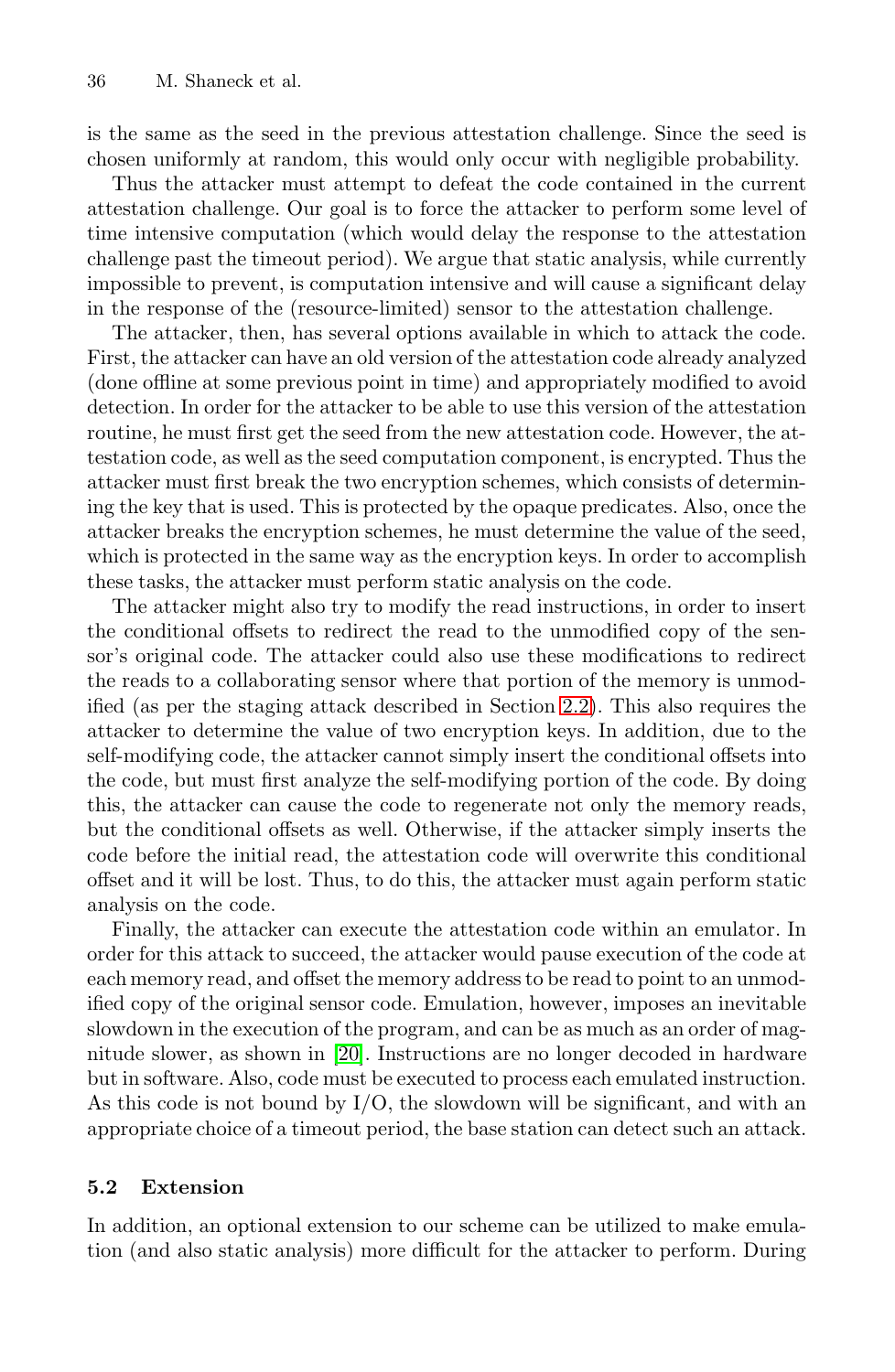<span id="page-10-0"></span>initial program code installation on the sensor, any free space in the sensor's program memory will be filled with random values. These random values will be known by the base station and thus can be included in the memory that is attested. Thus, the only free space available for the attacker to store an unmodified copy of the sensor's original code would [be](#page-12-10) [in](#page-12-5) the data memory. This is effective for two reasons. First, the data memory is typically used to store current execution information, such as the program stack, and thus certain portions of it cannot be overwritten by the attacker (without causing the sensor to crash). This not only reduces the amount of available space (thus requiring the malicious code to be very efficient), but also requires the attacker to be careful where the unmodified copy of the sensor's original code can be stored. Second, the data memory is typically much smaller than the program memory [1, 3], and thus the size of the malicious code (which performs static analysis or emulation) must be small enough to fit within the data memory.

## **6 Related Work**

Software tamper-resistance is a technique to construct a program that either cannot be modified or an modification can be detected. There have been a variety of proposed approaches for achieving tamper-resistance. In general requiring additi[onal](#page-13-4) hardwa[re su](#page-14-1)pport has been one direction taken for solving this problem. On the other hand software based techniques such as obfuscation can be employed.

A trusted platform is one which adequately guarantees the users that the har[dwa](#page-13-5)re and software modules are operating as specified. The Trusted Computing Group (TCG) has proposed an architecture called Trusted Platform Module (TPM). The TPM hardware, which is accompanied by supporting software, is used establish and provide a platform of trust. Load-time attestation using TPM is explored in [31]. BIND [34] employs TCG to perform fine-grained attestation; that is, it does not attest the entire memory but only a specific piece of code. Secure processors to prevent software tampering [ha](#page-13-3)ve been proposed in [25, 39, 35, 40]. Copilot [19] is a co-processor based runtime memory attestation mechanism. These hardware based approaches are not a suitable solution in our setting as sen[sors](#page-14-2) [are](#page-14-0) expected to [be i](#page-13-6)nexpensive, and additional secure hardware would be prohibitively expensive.

SWATT [32], is a scheme that has been proposed to verify the static contents and [con](#page-13-6)figuration settings of an embedded device. However, as discussed previously in Section 1 this approach is not suitable for our setting. Genuinity [20], is a technique to ascertain whether a remote machine is running a real hardware running the expected software environment or not. Subsequently, attacks on Genuinity were described in [33, 32]. However in [21], the authors claim that the attacks on Genuinity are not sufficient to defeat the system. Our approach is similar in concept to Genuinity, in that we also send an attestation program to the sensor. As noted in [21], intricate details that could be exploited in embedded devices are rare, hence we have adopted sending a tamper-resistant attestation routine to achieve our goal.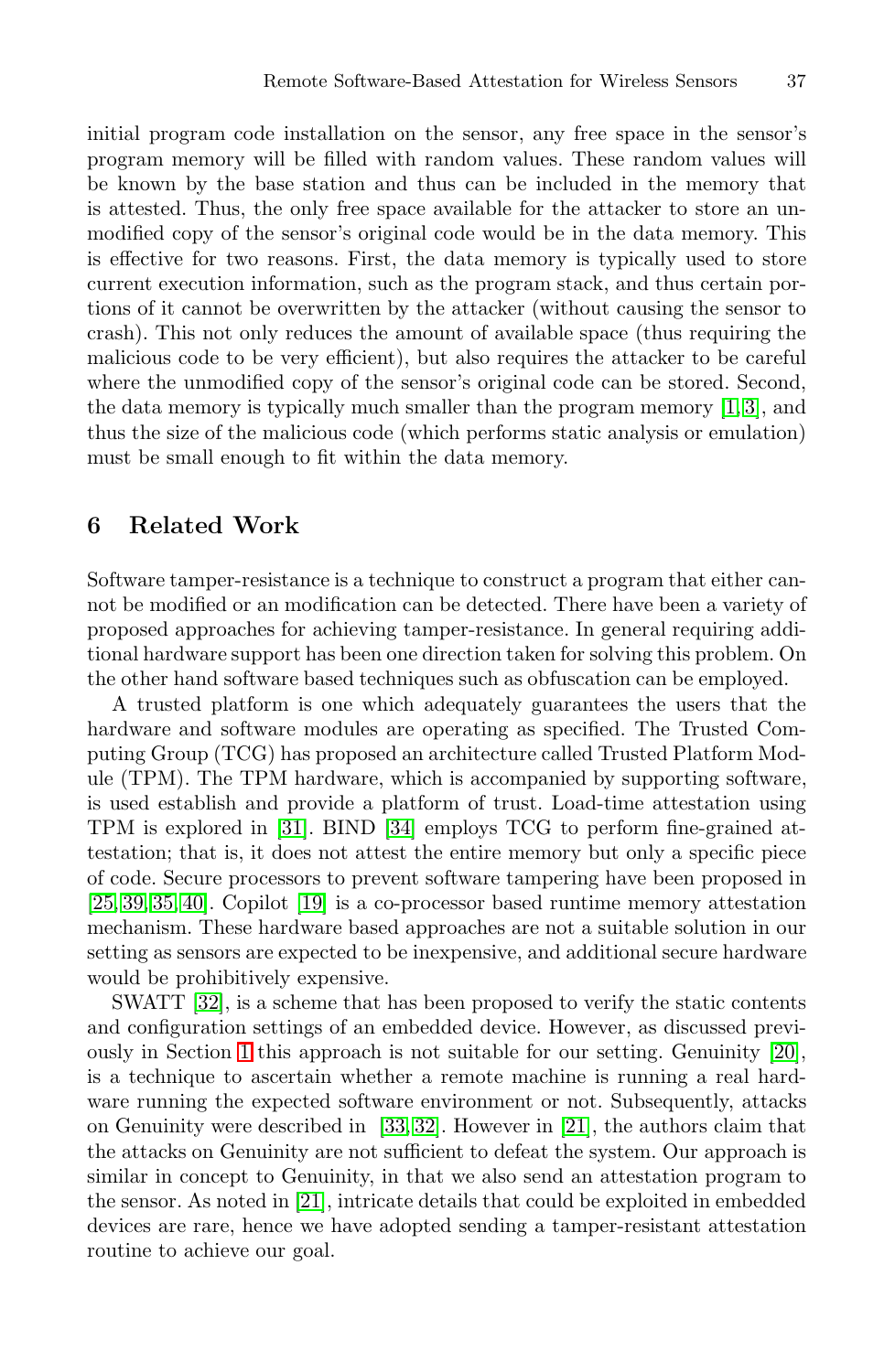The majority of the work on software based tamper-resistance relies on obfuscation. The goal of an obfuscating transformation is to make static analysis and disassembly of the executable, for the purpose of making useful modificatio[ns](#page-12-11) to a program, difficult [37,10,8, 9, 28, 38]. Theoretical work on obfuscation has yielded interesting results  $[14, 5, 36, 29, 27]$ , and has shown that in general, perfect ob[fu](#page-12-12)[scat](#page-13-7)ion is impo[ssib](#page-12-3)le. Therefore, careful choice of obfuscation trans[f](#page-12-12)[orm](#page-13-7)ations is necessary. For example, in [26], the authors proposed using indirect jumps (via branch functions) for [pre](#page-12-3)venting disassembly. By analyzing the control flow graph of the program and exploiting statistical techniques, the authors of [22] wer[e a](#page-12-10)[bl](#page-12-5)e to correctly identify a majority of the program instructions.

Program evoluti[on](#page-12-6) [7] was proposed as a technique to defend against automated attacks on operating systems. Self-checksumming software tamper resistance has been proposed in [6, 16]. Recently [11], the authors have shown the inadequacies of [6, 16] and proposed a generic attack on checksumming based software tamper resistance. The attack presented in [11] relies on advanced processor nuances like memory hierarchy, virtual memory and TLB, which is currently not available in sensors [1, 3], and hence is not applicable to our approach.

<span id="page-11-0"></span>Integrity Verification Kernel (IVK) [4] is a technique for constructing tamper resistant software, where the software (that needs to be attested) is "armored" by means of self-encryption and self-decryption at run-time, coupled with selfchecking of its integrity. This, however, is inherently different from our goals (attesting memory). If IVK is included in the sensor's programs, the attacker can simply reprogram the sensor. Further, the attacker can run the IVK in an emulator and get the actual (unencrypted) binary. If the attacker succeeds in getting the binary in clear, the attacker can generate a valid checksum on modified code. In our scheme, the attestation routine has to send a valid checksum on all of the static memory contents within the timeout period  $T_{wait}$ . Further, since the routine is new for each attestation, even if the attacker breaks one attestation routine, he cannot generate the checksum for the next attestation routine.

### **7 Conclusion and Future Work**

Software attestation in sensor networks is one of the most important security primitives. To the best of our knowledge this effort is the first to consider remote software based attestation in sensor networks. We have presented a scheme which achieves this goal by sending a checksumming routine to th[e s](#page-12-4)ensor from the base station. This code is protected by the techniques of encryption, obfuscation and self-modifying code, so that an attacker is unable to return a valid response from a compromised sensor within the allowed time. In addition, our approach is software based, and does not require the addition of any extra hardware.

Future work includes implementing and evaluating the presented attestation procedure. We are currently exploring ways to efficiently send the attestation routine to execute it on the sensor. We plan to explore the Mica Mote platform [2] and TinyOS [15], as this platform is known to support in-network reprogram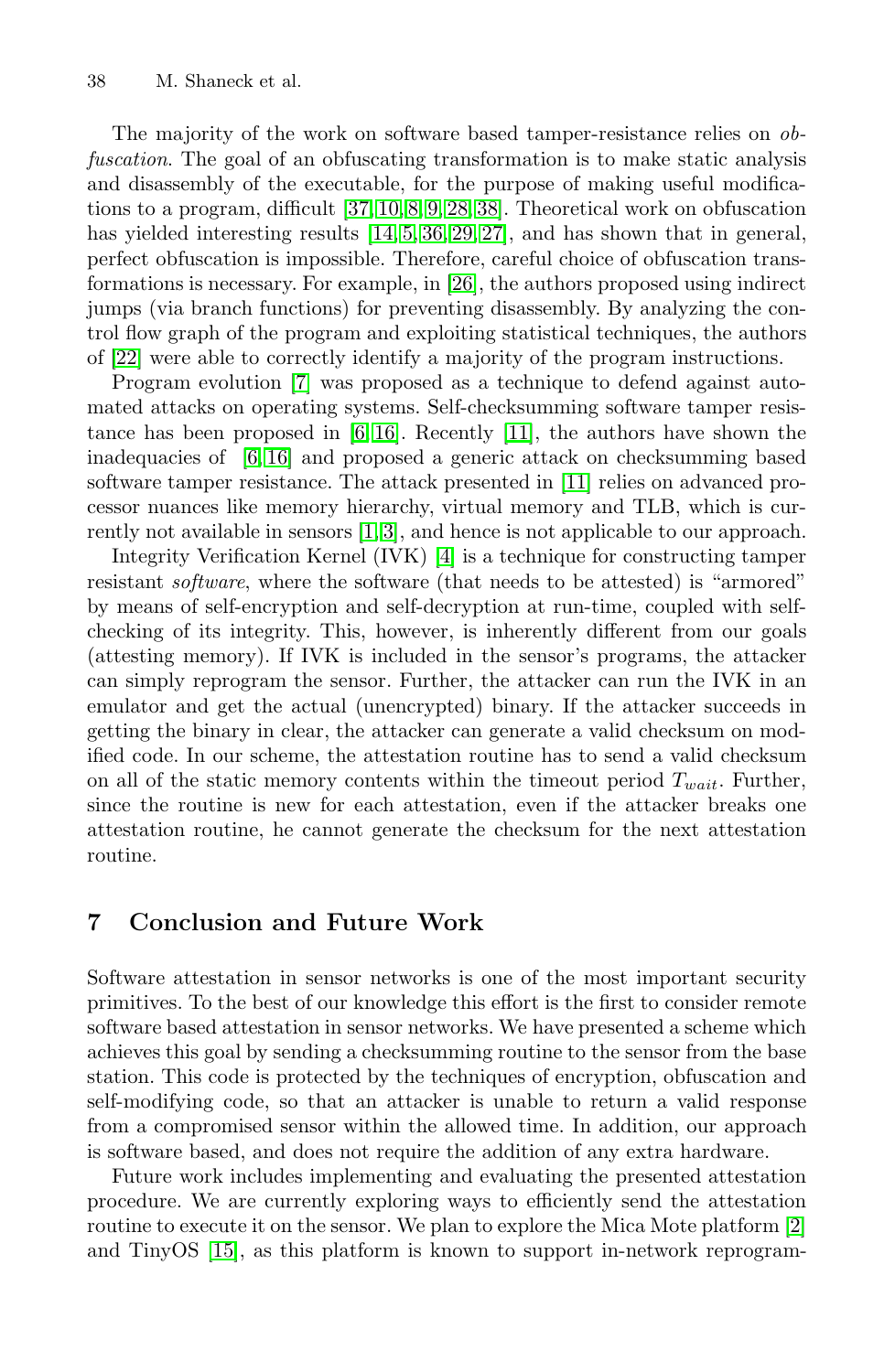<span id="page-12-10"></span><span id="page-12-0"></span>ming [18]. Detailed experiments will be performed to measure the overhead imposed by the attestation routine on the sensor in terms of battery consumption, code size, and execution time. Tests will also be performed on simulated sensors that can be used to simulate a large sensor network. As part of the experiments, we plan to measure the expected runtime so that we can provide estimates on [the amount of time that the base s](http://www.atmel.com/atmel/products/prod23.htm)tation will wait for a response. We will also study the effect of  $\Delta$  on the security of the system. Finally, a detailed security [analysis](http://www.xbow.com/Products/Product_pdf_files/Wireless_pdf/) [of](http://www.xbow.com/Products/Product_pdf_files/Wireless_pdf/) [the](http://www.xbow.com/Products/Product_pdf_files/Wireless_pdf/) [implemented](http://www.xbow.com/Products/Product_pdf_files/Wireless_pdf/) [program](http://www.xbow.com/Products/Product_pdf_files/Wireless_pdf/) [will](http://www.xbow.com/Products/Product_pdf_files/Wireless_pdf/) [be](http://www.xbow.com/Products/Product_pdf_files/Wireless_pdf/) [provided.](http://www.xbow.com/Products/Product_pdf_files/Wireless_pdf/)

#### <span id="page-12-6"></span><span id="page-12-5"></span><span id="page-12-4"></span>**[References](user_guides&templateId=5246&familyId=342)**

- 1. Atmel AVR 8-bit RISC processor. http://www.atmel.com/atmel/products/prod23.htm.
- 2. Mica2 series.http://www.xbow.com/Products/Product pdf files/Wireless pdf/ MICA2 Datasheet.pdf.
- <span id="page-12-12"></span>3. TI MSP-430 processor. http://focus.ti.com/mcu/docs/techdocs.tsp?navSection= user guides&templateId=5246&familyId=342.
- <span id="page-12-11"></span>4. D. Aucsmith. Tamper resistant software. In Proceedings of the First Information Hiding Workshop, 1996.
- <span id="page-12-8"></span>5. B. Barak, O. Goldreich, R. Impagliazzo, S. Rudich, A. Sahai, S. P. Vadhan, and K. Yang. On the (im)possibility of obfuscating programs. In CRYPTO '01: Proceedings of the 21st Annual International Cryptology Conference on Advances in Cryptology, pages 1–18, London, UK, 2001. Springer-Verlag.
- <span id="page-12-9"></span>6. H. Chang and M. J. Atallah. Protecting software code by guards. In DRM '01: Revised Papers from the ACM CCS-8 Workshop on Security and Privacy in Digital Rights Management, pages 160–175, London, UK, 2002. Springer-Verlag.
- <span id="page-12-7"></span>7. F. Cohen. Operating system protection through program evolution. Computers and Security, 1993.
- <span id="page-12-3"></span>8. C. Collberg, C. Thomborson, and D. Low. A taxonomy of obfuscating transformations. Technical report, Technical Report 148, Department of Computer Science, University of Auckland, July 1997.
- <span id="page-12-1"></span>9. C. Collberg, C. Thomborson, and D. Low. Manufacturing cheap, resilient, and stealthy opaque constructs. In Principles of Programming Languages 1998, POPL'98, San Diego, CA, Jan. 1998.
- <span id="page-12-2"></span>10. C. S. Collberg and C. Thomborson. Watermarking, tamper-proofing, and obfuscation - tools for software protection. In IEEE Transactions on Software Engineering, volume 28, pages 735–746, August 2002.
- 11. A. S. G. Wurster, P.C. van Oorschot. A generic attack on checksumming-based software tamper resistance. In Proceedings of the IEEE Symposium on Security and Privacy, May 2005.
- 12. B. Gassend, D. Clarke, M. van Dijk, and S. Devadas. Controlled Physical Random Functions. In Proceedings of the 18th Annual Computer Security Conference, December 2002.
- 13. B. L. P. Gassend. Physical random functions. Master's thesis, Massachusetts Institute of Technology, February 2003.
- 14. S. Hada. Zero-knowledge and code obfuscation. In ASIACRYPT '00: Proceedings of the 6th International Conference on the Theory and Application of Cryptology and Information Security, pages 443–457, London, UK, 2000. Springer-Verlag.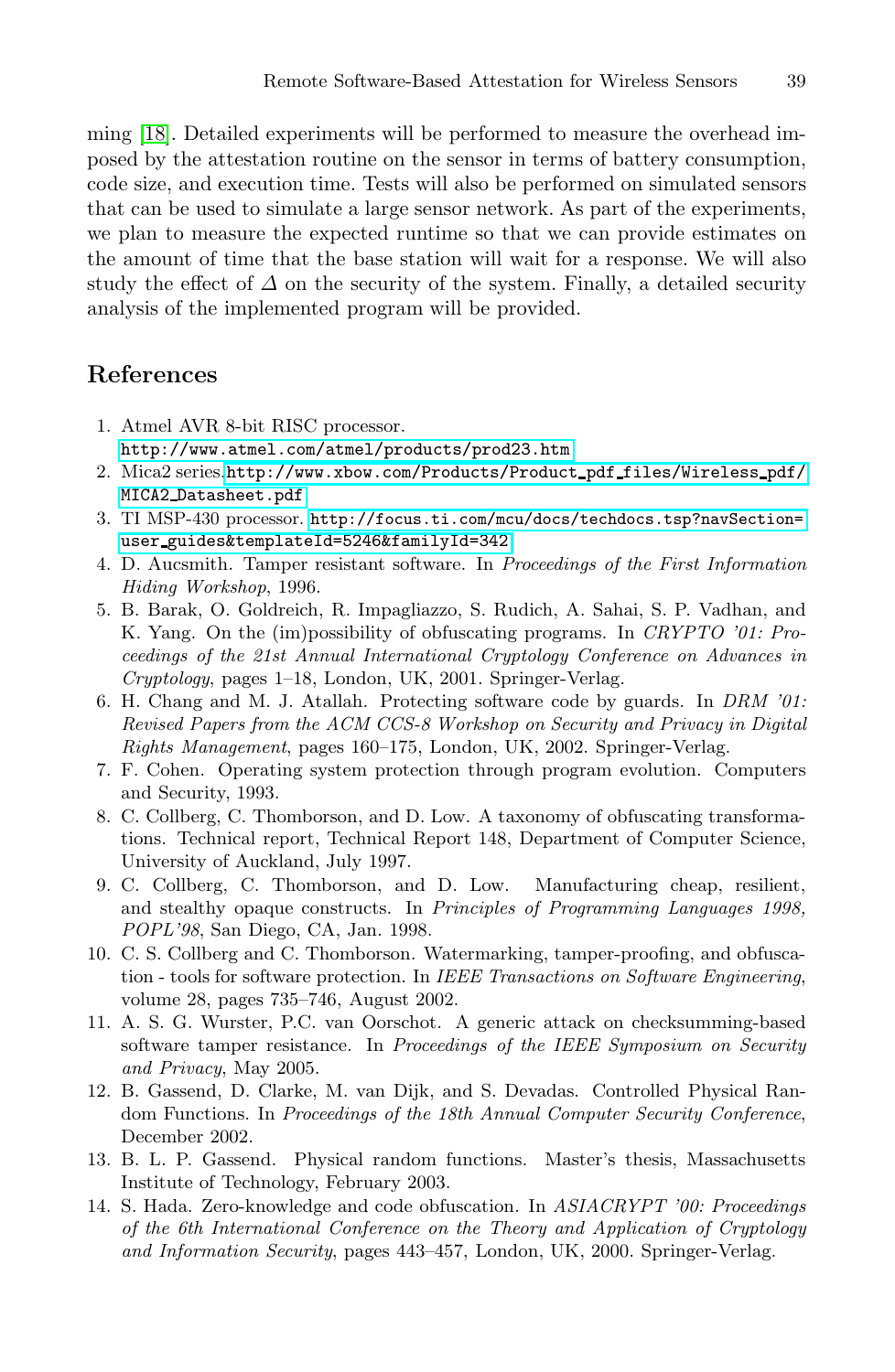- <span id="page-13-7"></span>40 M. Shaneck et al.
- <span id="page-13-0"></span>15. J. Hill, R. Szewczyk, A. Woo, S. Hollar, D. Culler, and K. Pister. System architecture directions for network sensors. In ASPLOS-IX: Proceedings of the ninth international conference on Architectural support for programming languages and operating systems, Cambridge, November 2000.
- <span id="page-13-5"></span>16. B. Horne, L. R. Matheson, C. Sheehan, and R. E. Tarjan. Dynamic self-checking techniques for improved tamper resistance. In DRM '01: Revised Papers from the ACM CCS-8 Workshop on Security and Privacy in Digital Rights Management, pages 141–159, London, UK, 2002. Springer-Verlag.
- <span id="page-13-3"></span>17. S. Horwitz. Precise flow-insensitive may-alias analysis is np-hard. ACM Trans. Program. Lang. Syst., 19(1):1–6, 1997.
- <span id="page-13-6"></span>18. J. Jeong and D. Culler. Incremental network programming for wireless sensors. In The First IEEE International Conference on Sensor and Ad hoc Communications and Networks, October 2004.
- 19. N. L. P. Jr., T. Fraser, J. Molina, and W. A. Arbaugh. Copilot a coprocessorbased kernel runtime integrity monitor. In USENIX Security Symposium, pages 179–194, 2004.
- <span id="page-13-1"></span>20. R. Kennell and L. H. Jamieson. Establishing the genuinity of remote computer sys-tems. In [12th USENIX Security Sy](http://www.betterroads.com/articles/jul04a.htm)mposium, pages 295–310. USENIX Association, August 2003.
- 21. R. Kennell and L. H. Jamieson. An analysis of proposed attacks against genuinity tests. Technical report, Purdue University, 09 2004. CERIAS TR 2004-27.
- 22. C. Kruegel, W. Robertson, F. Valeur, and G. Vigna. Static disassembly of obfuscated binaries. In Proceedings of USENIX Security 2004, pages 255–270, San Diego, CA, August 2004.
- 23. T. Kuennen. Small science will bring big changes to roads. http://www.betterroads.com/articles/jul04a.htm.
- 24. W. Landi and B. G. Ryder. Pointer-induced aliasing: a problem taxonomy. In POPL '91: Proceedings of the 18th ACM SIGPLAN-SIGACT symposium on Principles of programming languages, pages 93–103. ACM Press, 1991.
- 25. D. Lie, C. Thekkath, M. Mitchell, P. Lincoln, D. Boneh, J. Mitchell, and M. Horowitz. Architectural support for copy and tamper resistant software. In ASPLOS-IX: Proceedings of the ninth international conference on Architectural support for programming languages and operating systems, pages 168–177, New York, NY, USA, 2000. ACM Press.
- 26. C. Linn and S. Debray. Obfuscation of executable code to improve resistance to static disassembly. In CCS '03: Proceedings of the 10th ACM conference on Computer and communications security, pages 290–299, New York, NY, USA, 2003. ACM Press.
- <span id="page-13-4"></span><span id="page-13-2"></span>27. B. Lynn, M. Prabhakaran, and A. Sahai. Positive results and techniques for obfuscation. In EUROCRYPT '04, 2004.
- 28. T. Ogiso, Y. Sakabe, M. Soshi, and A. Miyaji. Software tamper resistance based on the difficulty of interprocedural analysis, August 2002.
- 29. T. Ogiso, Y. Sakabe, M. Soshi, and A. Miyaji. Software obfuscation on a theoretical basis and its implementation. In IEICE Transactions on Fundamentals, volume E86-A, pages 176–186, January 2003.
- 30. G. Ramalingam. The undecidability of aliasing. ACM Trans. Program. Lang. Syst., 16(5):1467–1471, 1994.
- 31. R. Sailer, T. Jaeger, X. Zhang, and L. van Doorn. Attestation-based policy enforcement for remote access. In CCS '04: Proceedings of the 11th ACM conference on Computer and communications security, pages 308–317, New York, NY, USA, 2004. ACM Press.